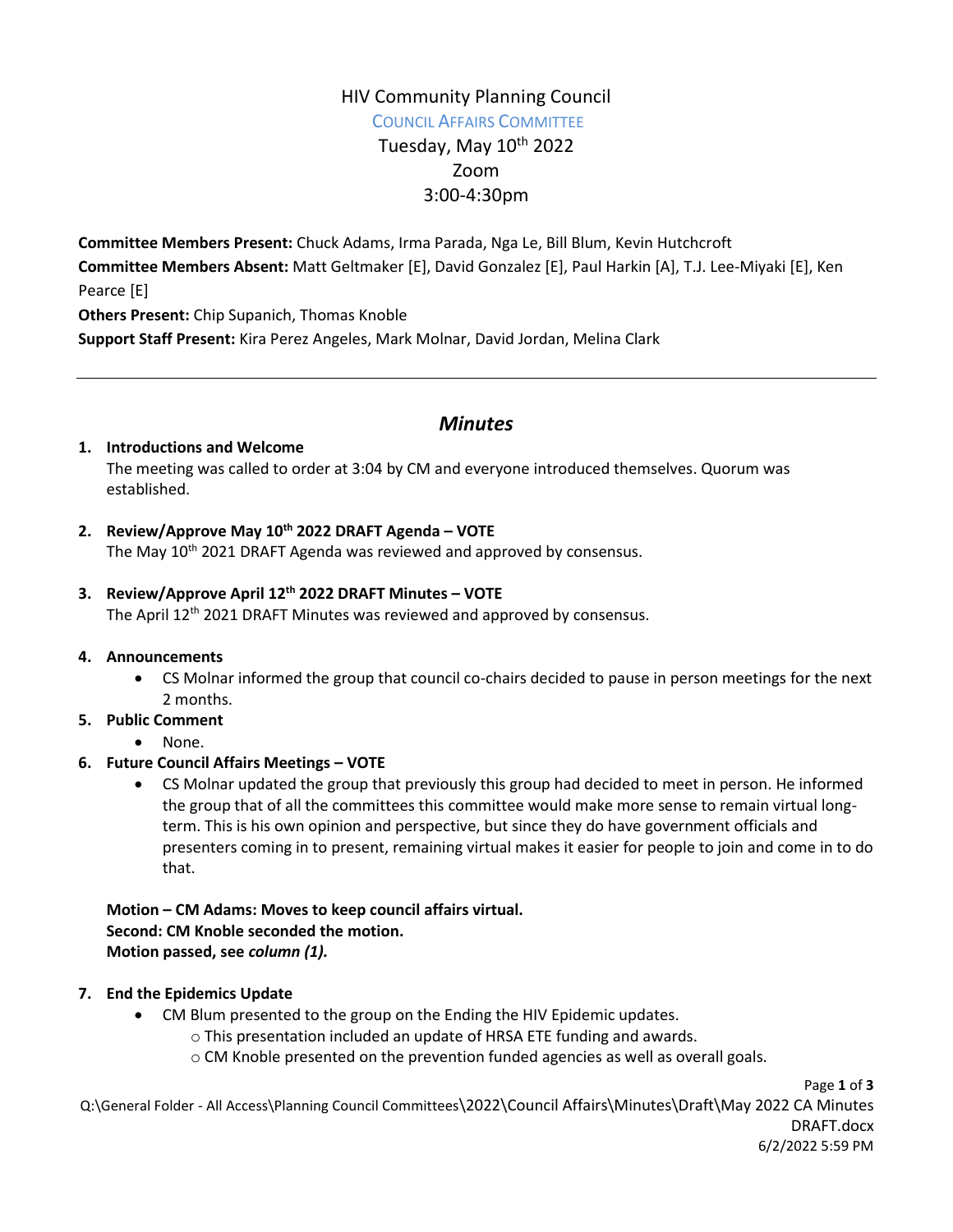CM Le suggested a slower pace since there is a lot of information.

#### **8. Aging and PLWH**

 Chip Supanich reviewed their presentation which provides updates and data on the Aging and PLWH group. Supanich describes the barriers that can cause people to not access services as well as next steps and recommendations.

**Council Affairs Committee**

o CM Blum suggests clarifying who was studied when presenting service barriers and data in general. He also suggests to include a slide where Supanich explains the committees they have and what they do.

#### **9. Next Meeting Date & Agenda Items – VOTE**

*The next Council Affairs Committee meeting will occur on June 14th , 2022 from 3:00 pm to 4:30 pm.* 

#### **10. Adjournment**

Meeting adjourned at 3:43 pm by CM Adams.

|              | <b>HIV Community Planning Council</b>                         |      |       |       |       |       |       |     |     |     |     |  |
|--------------|---------------------------------------------------------------|------|-------|-------|-------|-------|-------|-----|-----|-----|-----|--|
|              | Roll Call: P=Present; A=Absent; E=Excused; L=Leave of Absence |      |       |       |       |       |       |     |     |     |     |  |
|              | Votes: Y=Yes; N=No; B=Abstain; R=Recused (deduct from quorum) |      |       |       |       |       |       |     |     |     |     |  |
| May 10, 2022 |                                                               | roll | $[1]$ | $[2]$ | $[3]$ | $[4]$ | $[5]$ | [6] | [7] | [8] | [9] |  |
| 1.           | Chuck Adams                                                   | P    | Y     |       |       |       |       |     |     |     |     |  |
| 2.           | Bill Blum (activated)                                         | P    | Υ     |       |       |       |       |     |     |     |     |  |
| 3.           | Matt Geltmaker (activated)                                    | E    |       |       |       |       |       |     |     |     |     |  |
| 4.           | David Gonzalez                                                | E    |       |       |       |       |       |     |     |     |     |  |
| 5.           | Paul Harkin                                                   | A    |       |       |       |       |       |     |     |     |     |  |
| 6.           | Kevin Hutchcroft (activated)                                  | P    |       |       |       |       |       |     |     |     |     |  |
| 7.           | Nga Le                                                        | P    | Υ     |       |       |       |       |     |     |     |     |  |
| 8.           | T.J. Lee-Miyaki                                               | E    |       |       |       |       |       |     |     |     |     |  |
|              |                                                               |      |       |       |       |       |       |     |     |     |     |  |
| 9.           | Irma Parada                                                   | P    | Υ     |       |       |       |       |     |     |     |     |  |
| 10.          | Ken Pearce                                                    | E    |       |       |       |       |       |     |     |     |     |  |

| Ayes  |  |  |  |  |  |
|-------|--|--|--|--|--|
| Nayes |  |  |  |  |  |